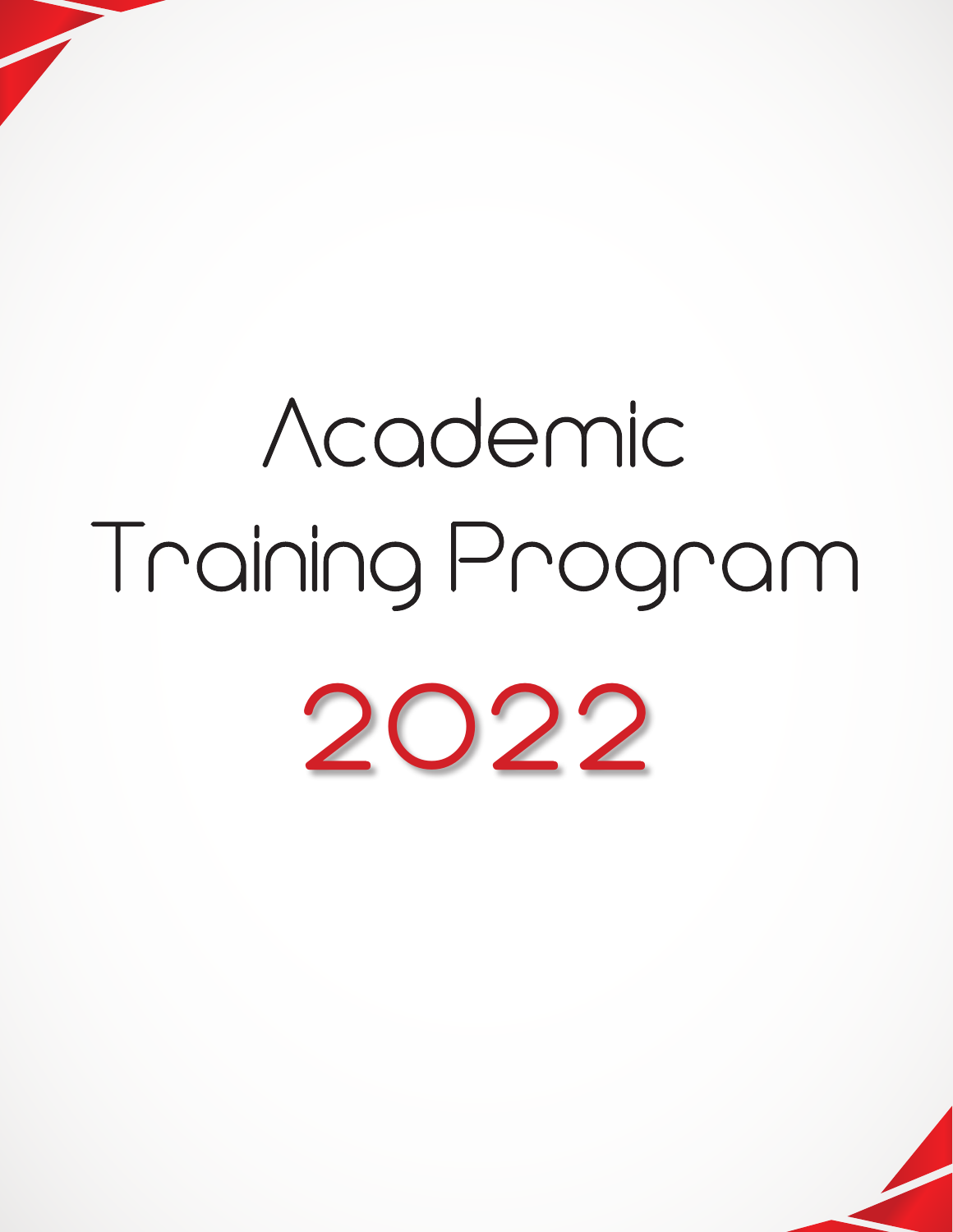## Transforming the ELT Classroom through Technology

Among the changes the 21st century brought to the humankind, we can count the introduction of technology into diverse educational environments, enriching the possibilities to engage and involve learners in the language learning and language acquisition process.

Appart from these possibilities, technology brought new challenges teachers  $\sqrt{}$ have had to cope. In this workshop, teachers will be able to explore technologically innovative tools to enrich their ELT classes and reach the ultimate language teaching goal, effective communication.

| Type of course | Length | <b>Requirements</b>                                                                               |
|----------------|--------|---------------------------------------------------------------------------------------------------|
| • Workshop     |        | $\circ$ 2.5 to 3 hours $\circ$ A proper space for moving<br>around, a classroom would<br>be ideal |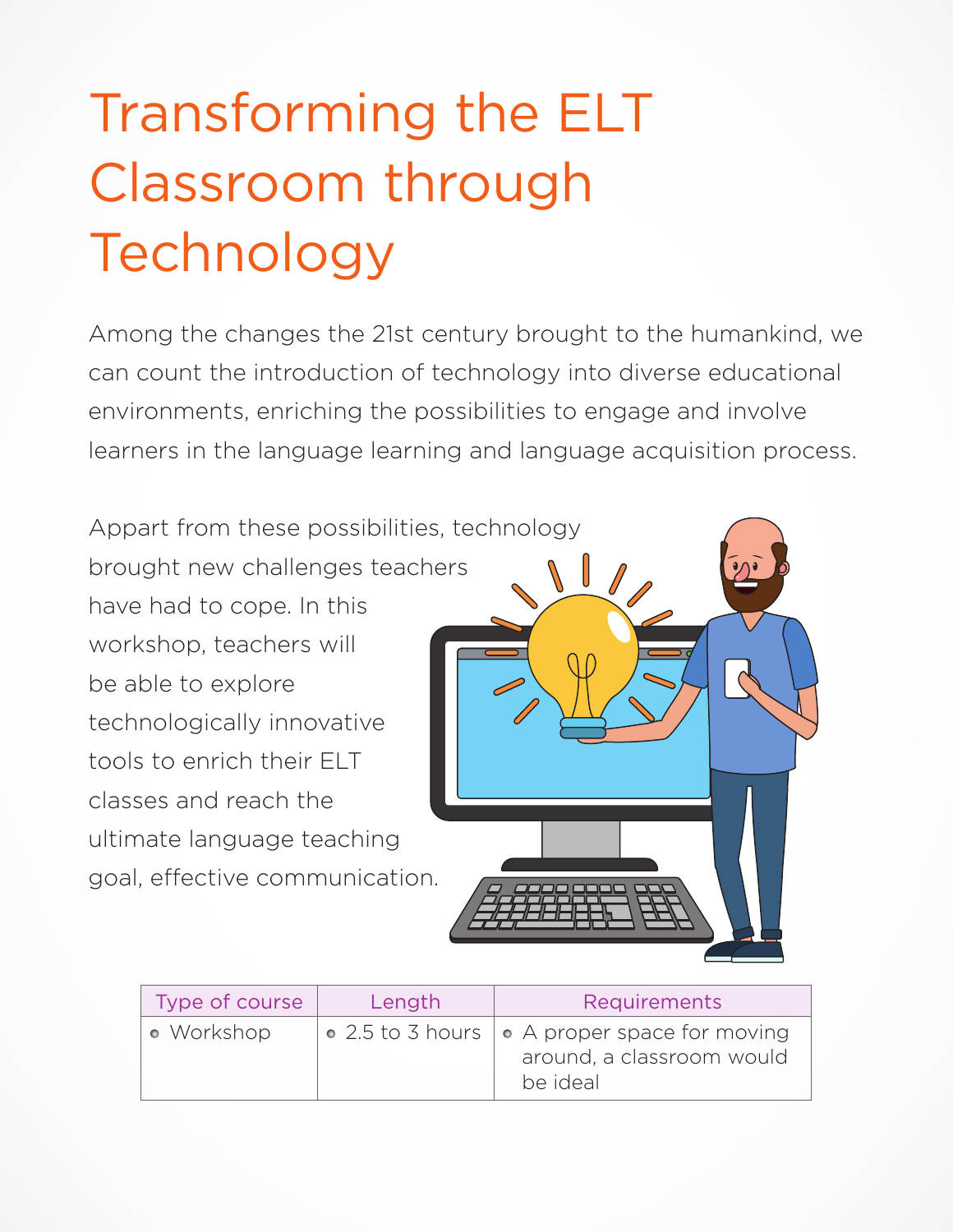## Emotional Grammar: Creating Emotional Connections with Language

Throughout the ages, humans have been interested in exploring other cultures and learning other languages, for such reason they have developed several methods, techniques, and teaching approaches to transmitting the knowledge of languages to other individuals. Unfortunately, this process has relied on the mechanics of language rather than its social use or the way it might affect emotionally to its users. In modern education, teachers, course designers, book editors, and researchers have turned their attention to one essential factor for language teaching; now, socioemotional competencies are key to the development of effective and meaningful language teaching. In this session, we will explore how emotions can contribute to learning and understanding the mechanics of language at any age.

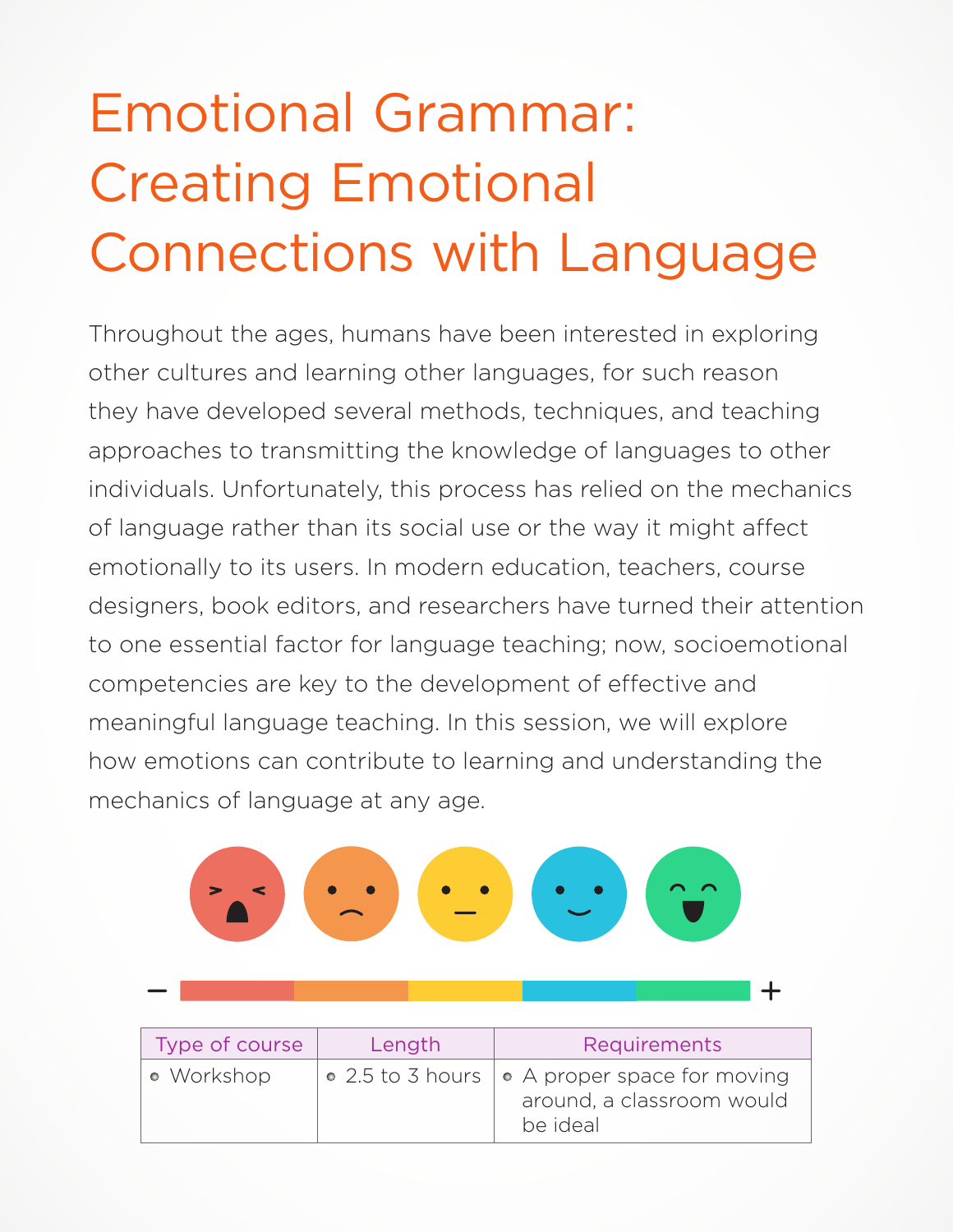#### Pronunciation: the Highway to Successful Communication

Acquiring and developing strong pronunciation skills is one of the most daunting tasks for learners of English. Although maintaining an accent is a cultural trait of a student's background, the ability to reproduce native-like sounds turns out to be a sparker of motivation for students. Moreover, not working on doing so may hinder fluent communication, which is, in fact, the ultimate goal when one decides to learn a different language. Nevertheless, teaching pronunciation is not easy. We, as teachers tend to over-rely on technical terms and academic jargon that makes little contribution to students' language acquisition. During this workshop, you will learn a series of techniques that will help you and your students develop pronunciation skills from a

one's movements and organs. By applying these techniques in your classroom, students will work in a lively way, internalizing new movements of their mouths during a lesson that resembles more the training for a game rather than a lesson to be learned.



| Type of course | Length | <b>Requirements</b>                                                                               |
|----------------|--------|---------------------------------------------------------------------------------------------------|
| • Workshop     |        | $\circ$ 2.5 to 3 hours $\circ$ A proper space for moving<br>around, a classroom would<br>be ideal |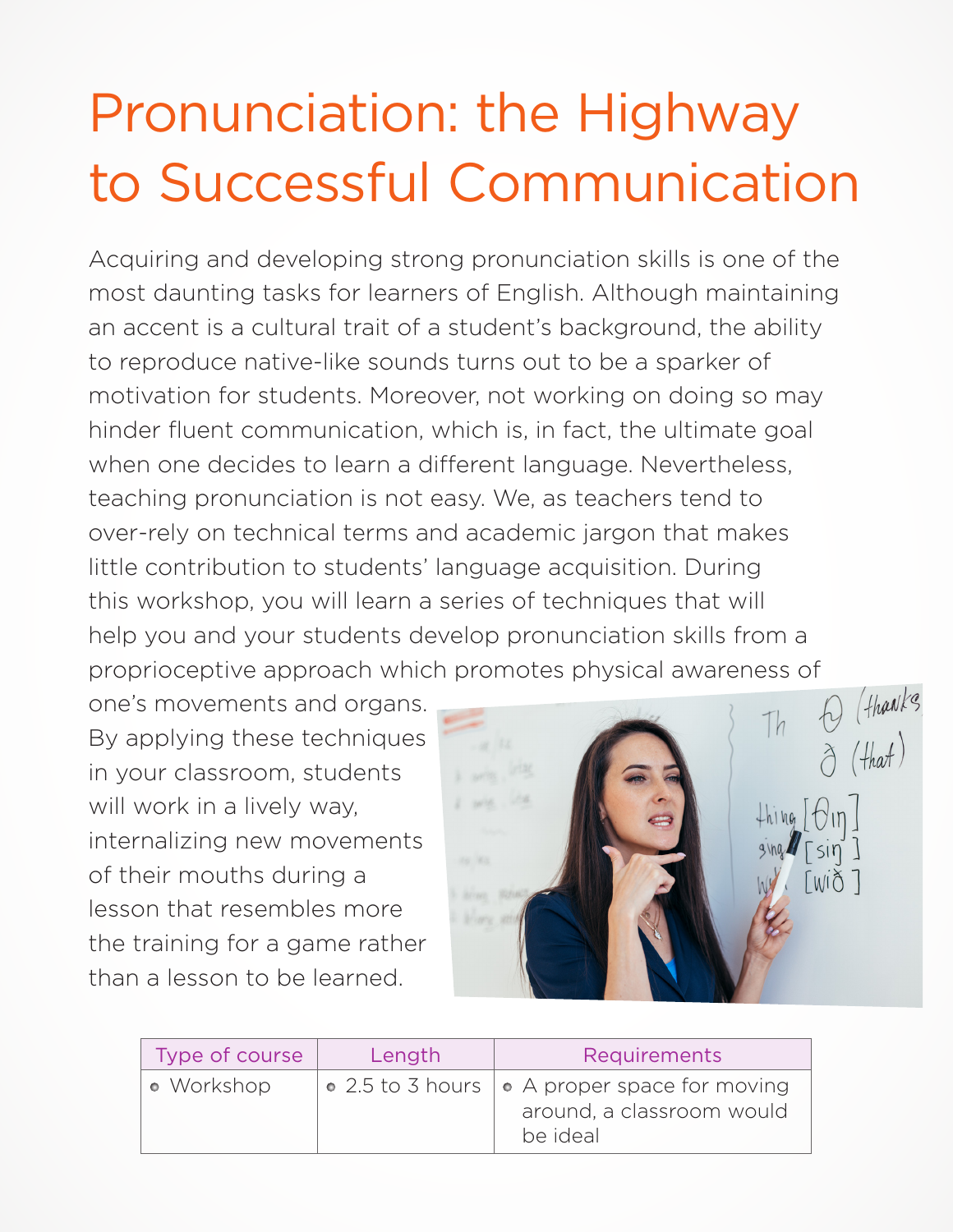#### Soft Skills: The Key to Effective Communication

For achieving real communication, it is essential to be eloquent, assertive, and resourceful; having excellent communication skills is often related to the knowledge of linguistic elements that enrich the use of language, but as social beings, it is vital to acknowledge the importance of the development of a set of skills which will improve our communicative capabilities.

During this session, attendees will have the opportunity to explore a set of skills known as soft skills to help users of the language to become successful communicators under several social circumstances and cultural interactions.



| Type of course | Length | <b>Requirements</b>                                                                     |
|----------------|--------|-----------------------------------------------------------------------------------------|
| • Workshop     |        | • 2.5 to 3 hours   • A proper space for moving<br>around, a classroom would<br>be ideal |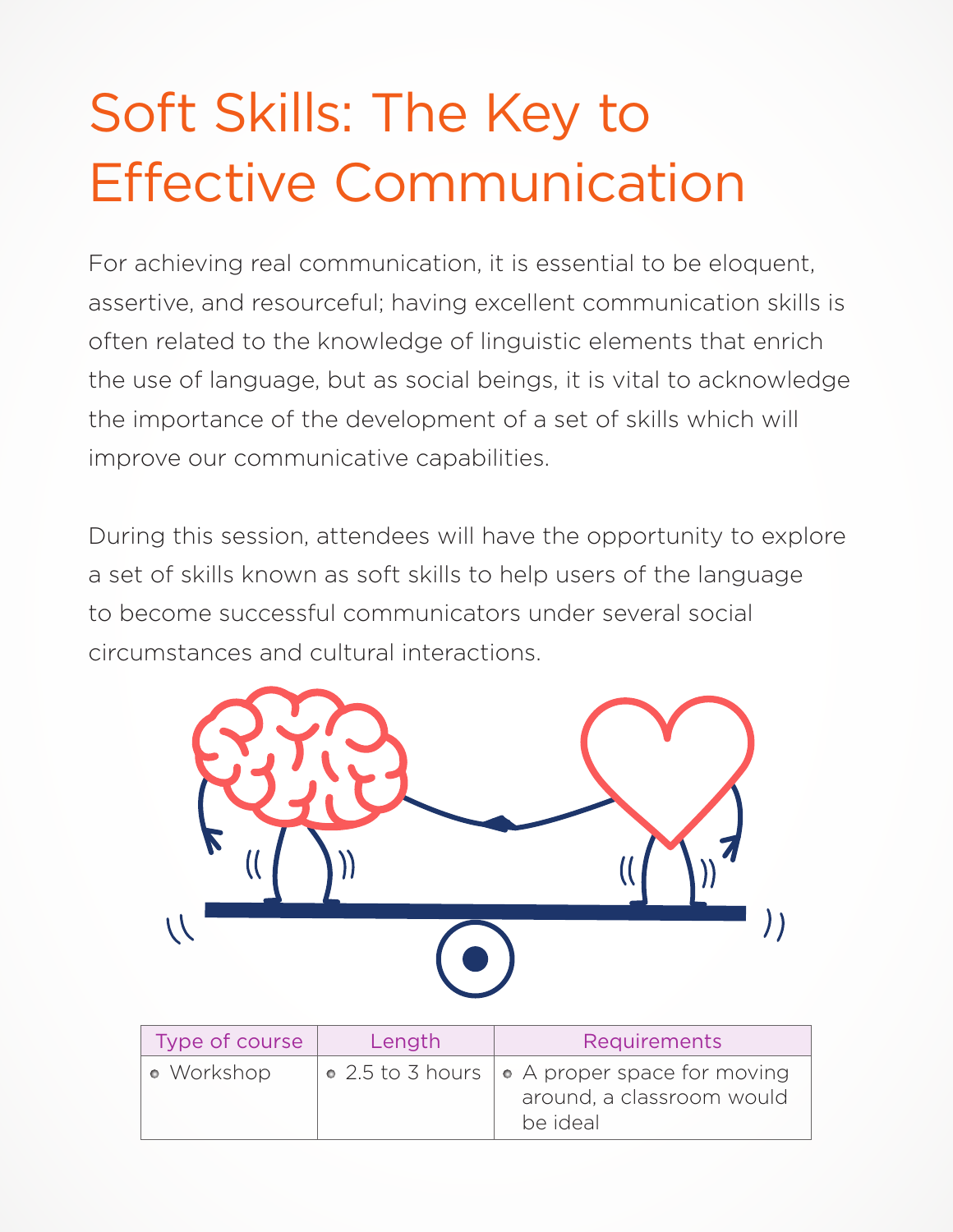## The Hands-On Approach to Teaching English. A Step by Step Tutorial to TBL

Studying, living, working, and succeeding in the 21st century might turn into a significant challenge for individuals who are not appropriately equipped with the set of skills, competencies, knowledge, and flexibility required these days. For this reason, we can observe companies, policymakers, and educators designing programs and strategies to provide scholars with knowledge, skills, and experiences they must master to succeed in work and life. This workshop will provide educators with comprehensive plans for evolving education to meet the needs of the 21st-century society, including

strategies to train learners to become productive team players and problem solvers.



| Type of course | Length | <b>Requirements</b>                                                                               |
|----------------|--------|---------------------------------------------------------------------------------------------------|
| • Workshop     |        | $\circ$ 2.5 to 3 hours $\circ$ A proper space for moving<br>around, a classroom would<br>be ideal |